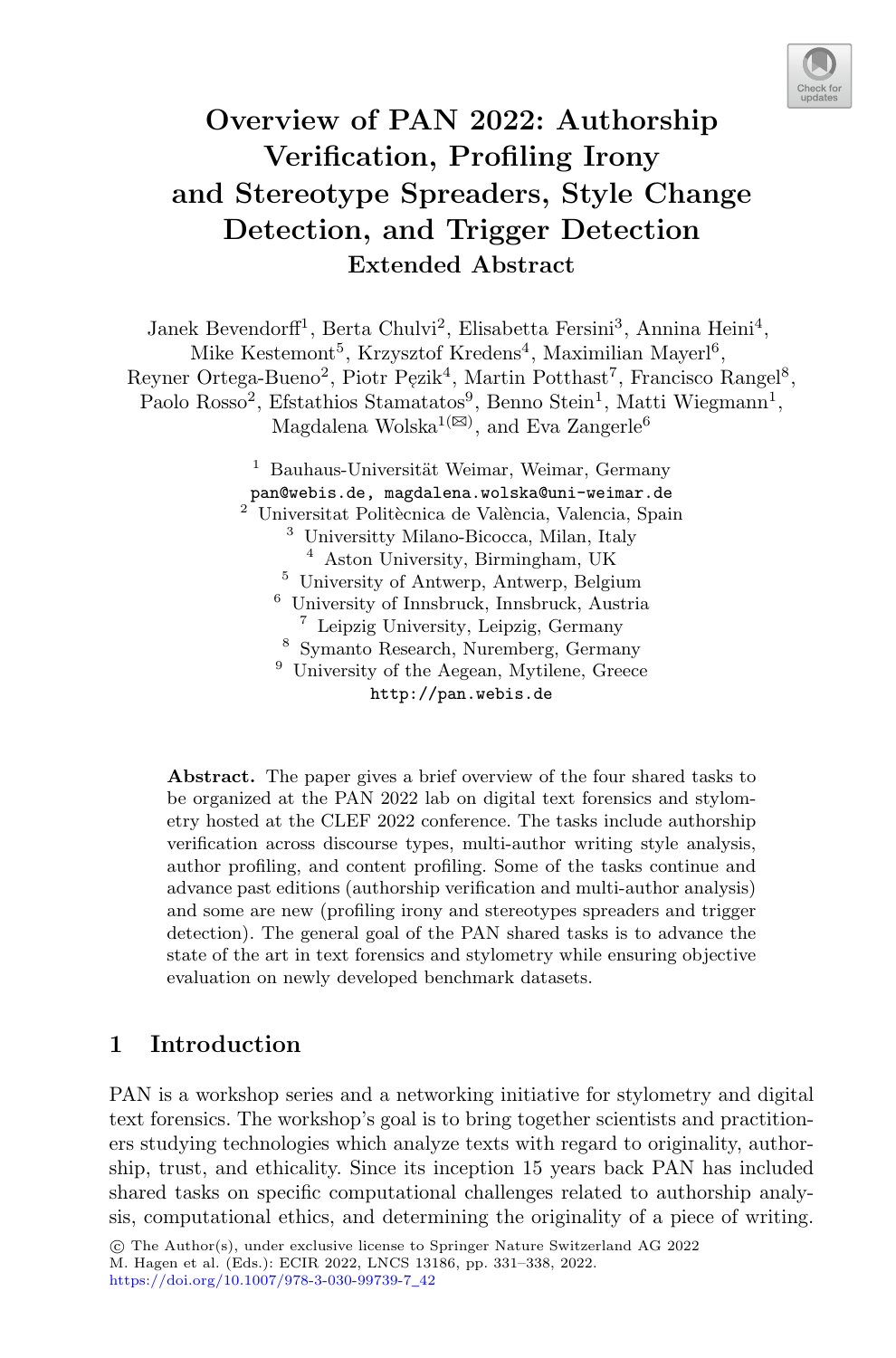Over the years, the respective organizing committees of the 54 shared tasks have assembled evaluation resources for the aforementioned research disciplines that amount to 5[1](#page-1-0) datasets plus nine datasets contributed by the community.<sup>1</sup> Each new dataset introduced new variants of author verification, profiling, or author obfuscation tasks as well as multi-author analysis and determining the morality, quality, or originality of a text. The 2022 edition of PAN continues in the same vein, introducing new resources as well as previously unconsidered problems to the community. As in earlier editions, PAN is committed to reproducible research in IR and NLP therefore all shared tasks will ask for software submissions on our TIRA platform [\[7](#page-5-0)]. We briefly outline the upcoming tasks in the sections that follow.

## **2 Authorship Verification**

Authorship verification is a fundamental task in author identification and all questioned authorship cases, be it closed-set or open-set scenarios, can be decomposed into a series of verification instances [\[6](#page-5-1)]. Previous editions of PAN included across-domain authorship verification tasks where texts of known and unknown authorship come from different domains  $[2,3,21]$  $[2,3,21]$  $[2,3,21]$  $[2,3,21]$  $[2,3,21]$ . In most of the examined cases, domains corresponded to topics (or thematic areas) and fandoms (nonprofessional fiction that is nowadays published online in significant quantities by fans of high-popularity authors or works, so-called fanfiction). The obtained results of the latest editions have demonstrated that it is feasible to handle such cases with relatively high performance  $[2,3]$  $[2,3]$  $[2,3]$ . In addition, at PAN'15, cross-genre authorship verification was partially studied using datasets in Dutch and Spanish covering essays and reviews [\[21](#page-6-0)]. However, these are relatively similar genres with respect to communication purpose, intended audience, or level of formality. On the other hand, it is not clear yet how to handle more difficult authorship verification cases where texts of known and unknown authorship belong to different discourse types (DTs), especially when these DTs have few similarities (e.g., argumentative essays vs. text messages to family members). In such cases, it is very challenging to distinguish the authorial characteristics that remain intact along DTs.

#### **Cross-DT Author Verification at PAN'22**

For the 2022 edition, we will focus on the cross-DT authorship verification scenario. In more detail, we will use a new corpus in English comprising writing samples from around 100 individuals composing texts in the following DTs: essays, emails, text messages, and business memos. All individuals have similar age (18-22) and are native English speakers. The topic of text samples is not restricted while the level of formality can vary within a certain DT (e.g., text messages may be addressed to family members or non-familial acquaintances). The new edition of author verification task at PAN'22 will allow us to

<span id="page-1-0"></span><sup>1</sup> [https://pan.webis.de/data.html.](https://pan.webis.de/data.html)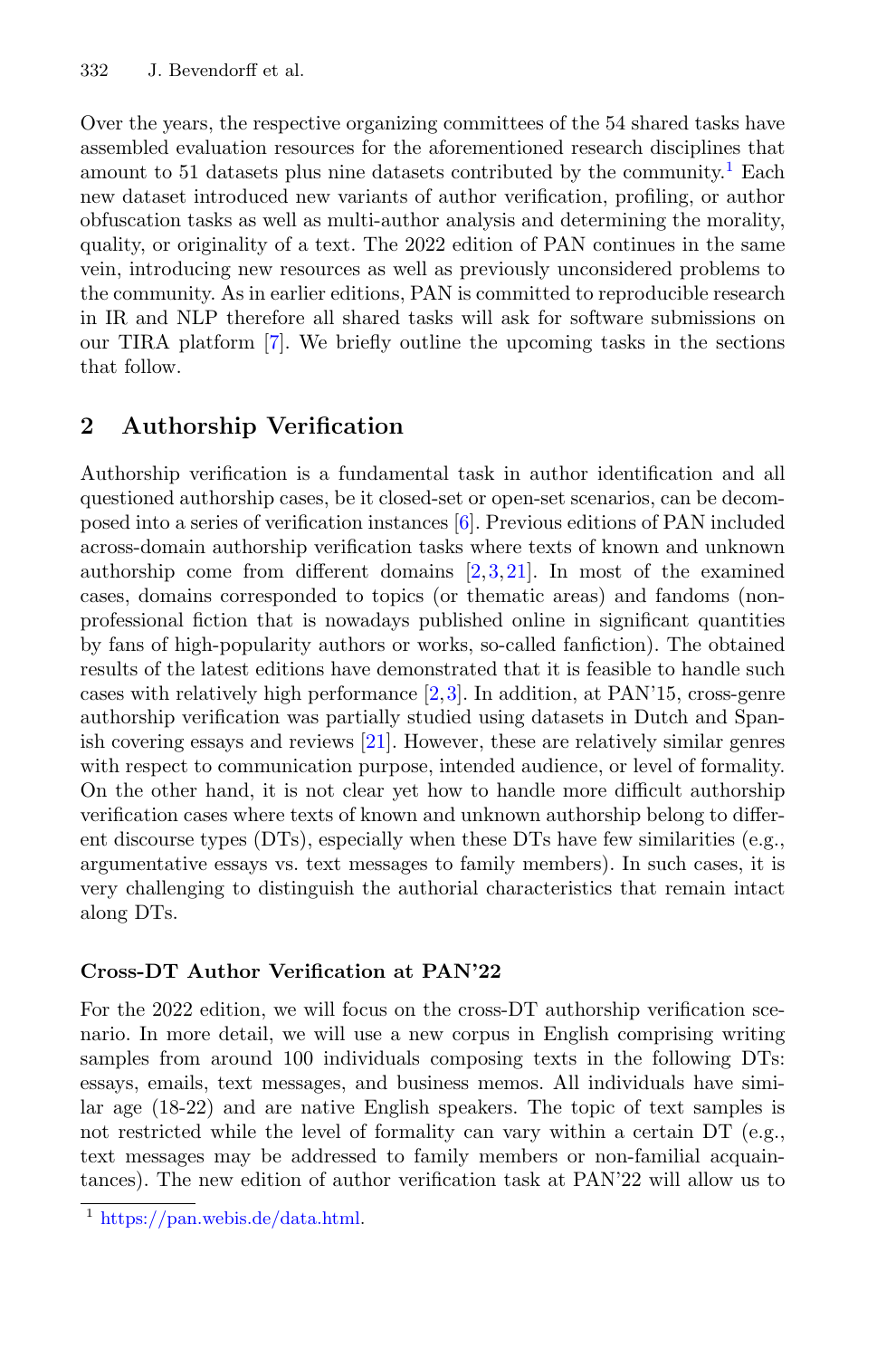study the ability of stylometric approaches to capture elements of authorial style that remain stable across DTs even when very different forms of expression are imposed by the DT norms. The task will also focus on the ability of the submitted approaches to compare long texts of known authorship with short texts of unknown authorship. As concerns the experimental setup, it will be similar to the last edition of PAN and the same evaluation measures (AUROC,  $c@1$ ,  $F_1$ ,  $F_{0.5u}$ , and Brier score) will be used [\[2](#page-5-2)].

### **3 Author Profiling**

Author profiling is the problem of distinguishing between classes of authors by studying how language is shared by people. This helps in identifying authors' individual characteristics, such as age, gender, or language variety, among others. During the years 2013-2021 we addressed several of these aspects in the shared tasks organised at PAN.<sup>[2](#page-2-0)</sup> In 2013 the aim was to identify gender and age in social media texts for English and Spanish [\[14\]](#page-6-1). In 2014 we addressed age identification from a continuous perspective (without gaps between age classes) in the context of several genres, such as blogs, Twitter, and reviews (in Trip Advisor), both in English and Spanish [\[12](#page-6-2)]. In 2015, apart from age and gender identification, we addressed also personality recognition on Twitter in English, Spanish, Dutch, and Italian [\[16\]](#page-6-3). In 2016, we addressed the problem of cross-genre gender and age identification (training on Twitter data and testing on blogs and social media data) in English, Spanish, and Dutch [\[17\]](#page-6-4). In 2017, we addressed gender and language variety identification in Twitter in English, Spanish, Portuguese, and Arabic [\[15](#page-6-5)]. In 2018, we investigated gender identification in Twitter from a multimodal perspective, considering also the images linked within tweets; the dataset was composed of English, Spanish, and Arabic tweets [\[13](#page-6-6)]. In 2019 the focus was on profiling bots and discriminating bots from humans on the basis of textual data only [\[11](#page-6-7)]. We used Twitter data both in English and Spanish. Bots play a key role in spreading inflammatory content and also fake news. Advanced bots that generated human-like language, also with metaphors, were the most difficult to profile. It is interesting to note that when bots were profiled as humans, they were mostly confused with males. In 2020 we focused on profiling fake news spreaders [\[9\]](#page-6-8). The easiness of publishing content in social media has led to an increase in the amount of disinformation that is published and shared. The goal was to profile those authors who have shared some fake news in the past. Early identification of possible fake news spreaders on Twitter should be the first step towards preventing fake news from further dissemination. In 2021 the focus was on profiling hate speech spreaders in social media [\[8\]](#page-6-9). The goal was to identify Twitter users who can be considered haters, depending on the number of tweets with hateful content that they had spread. The task was set in English and Spanish.

<span id="page-2-0"></span> $2$  To generate the datasets, we have followed a methodology that complies with the EU General Data Protection Regulation [\[10\]](#page-6-10).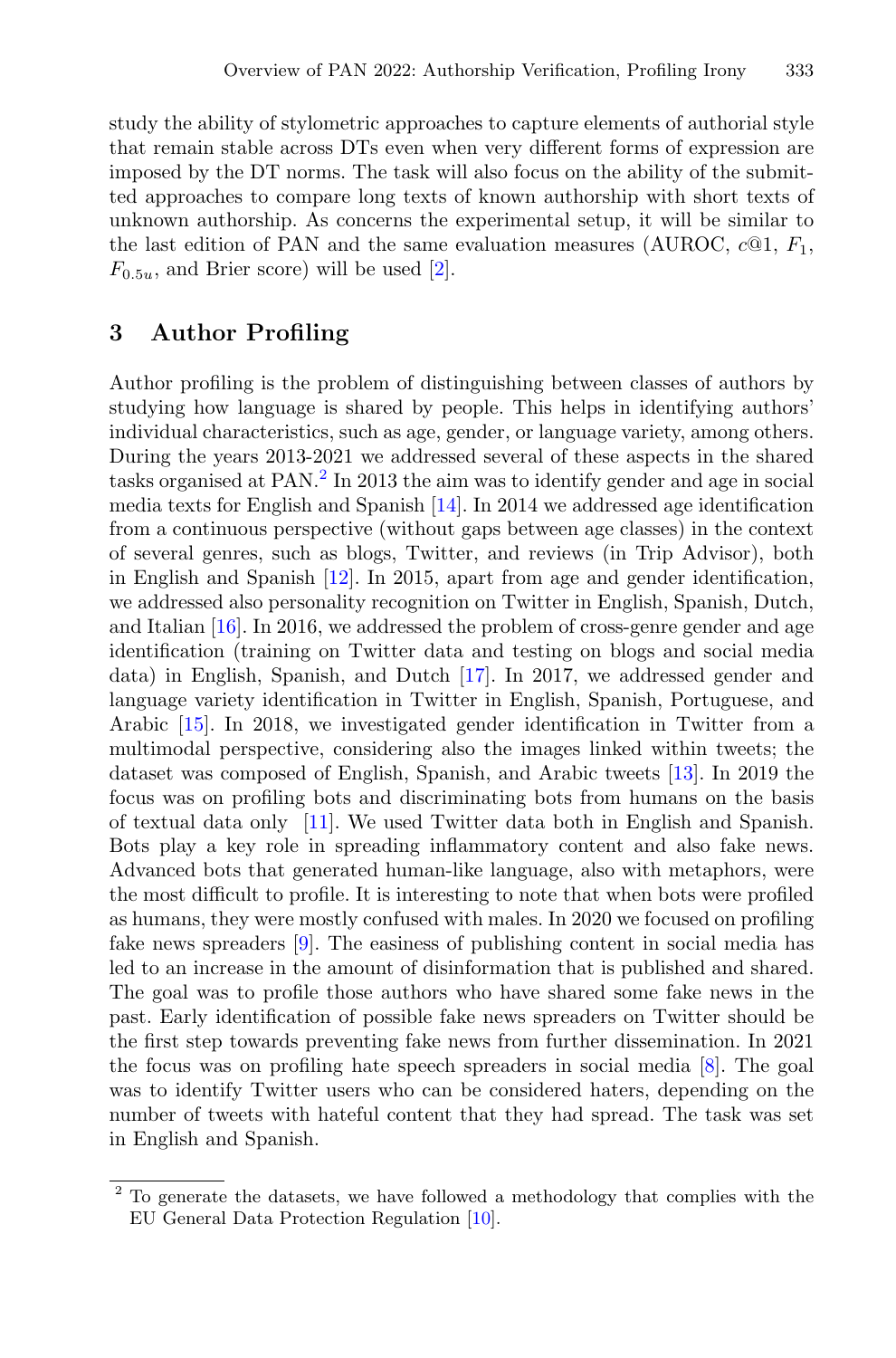#### **Profiling Irony and Stereotype Spreaders on Twitter (IROSTEREO)**

With irony, language is employed in a figurative and subtle way to mean the opposite to what is literally stated [\[18\]](#page-6-11). In case of sarcasm, a more aggressive type of irony, the intent is to mock or scorn a victim without excluding the possibility to hurt [\[4](#page-5-4)]. Stereotypes are often used, especially in discussions about controversial issues such as immigration [\[22\]](#page-6-12) or sexism [\[19](#page-6-13)] and misogyny [\[1\]](#page-5-5). At PAN'22 we will focus on profiling ironic authors in Twitter. Special emphasis will be given to those authors that employ irony to spread stereotypes, for instance, towards women or the LGTB community. The goal will be to classify authors as ironic or not depending on their number of tweets with ironic content. Among those authors we will consider a subset that employs irony to convey stereotypes in order to investigate if state-of-the-art models are able to distinguish also these cases. Therefore, given authors together with their tweets, the goal will be to profile those authors that can be considered as ironic, and among them those that employ irony to convey stereotypical messages. As an evaluation setup, we will create a collection that contains tweets posted by users in Twitter. One document will consist of a feed of tweets written by the same user.

#### **4 Multi-author Writing Style Analysis**

The goal of the style change detection task is to identify—based on an intrinsic style analysis—the text positions within a given multi-author document at which the author switches. Detecting these positions is a crucial part of the authorship identification process and multi-author document analysis; multi-author documents have been largely understudied in general. This task has been part of PAN since 2016, with varying task definitions, data sets, and evaluation procedures. In 2016, participants were asked to identify and group fragments of a given document that correspond to individual authors [\[20](#page-6-14)]. In 2017, we asked participants to detect whether a given document is multi-authored and, if this is indeed the case, to determine the positions at which authorship changes [\[23\]](#page-6-15). However, since this task was deemed as highly complex, in 2018 its complexity was reduced to asking participants to predict whether a given document is single- or multi-authored [\[5\]](#page-5-6). Following the promising results achieved, in 2019 participants were asked first to detect whether a document was single- or multiauthored and if it was indeed written by multiple authors, to then predict the number of authors [\[26](#page-7-0)]. Based on the advances made over the previous years, in 2020 we decided to go back towards the original definition of the task, i.e., finding the positions in a text where authorship changes. Participants first had to determine whether a document was written by one or by multiple authors and, if it was written by multiple authors, they had to detect between which paragraphs the authors change [\[25\]](#page-7-1). In the 2021 edition, we asked the participants first to detect whether a document was authored by one or multiple authors. For two-author documents, the task was to find the position of the authorship change and for multi-author documents, the task was to find all positions of authorship change [\[24\]](#page-7-2).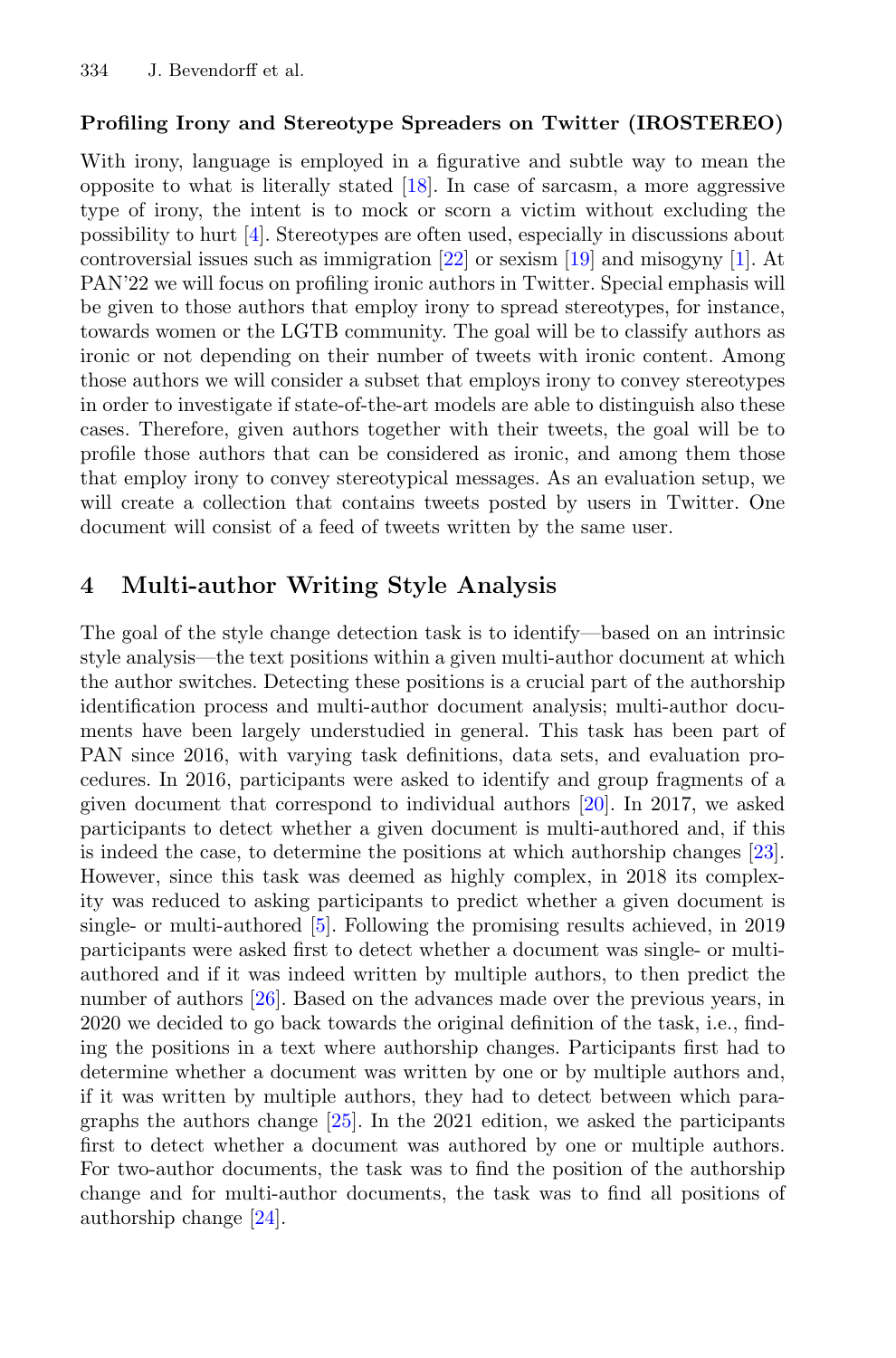#### **Multi-author Writing Style Analysis at PAN'22**

The analysis of author writing styles is the foundation for author identification. As previous research shows, it also allows distinguishing between authors in multi-authored documents. In this sense, methods for multi-author writing style analysis can pave the way for authorship attribution at the sub-document level and thus, intrinsic plagiarism detection (i.e., detecting plagiarism without the use of a reference corpus). Given the importance of these tasks, we foster research in this direction through our continued development of benchmarks: the ultimate goal is to identify the exact positions within a document at which authorship changes based on an intrinsic style analysis. Based on the progress made towards this goal in previous years and to entice novices and experts, we extend the set of challenges: (i) Style Change Basic: given a text written by two authors and that contains a single style change only, find the position of this change, i.e., cut the text into the two authors' texts on the paragraph-level, (ii) Style Change Advanced: given a text written by two or more authors, find all positions of writing style change, i.e., assign all paragraphs of the text uniquely to some author out of the number of authors assumed for the multi-author document, (iii) Style Change Real-World: given a text written by two or more authors, find all positions of writing style change, where style changes now not only occur between paragraphs but at the sentence level. For this year's edition, we will additionally introduce a new corpus that is based on publicly available social media data to show the performance of the approaches based on different data sources.

### **5 Trigger Detection**

A trigger in psychology is a stimulus that elicits negative emotions or feelings of distress. In general, triggers include a broad range of stimuli—such as smells, tastes, sounds, textures, or sights—which may relate to possibly distressing acts or events of whatever type, for instance, violence, trauma, death, eating disorders, or obscenity. In order to proactively apprise audience that a piece of media (writing, audio, video, etc.) contains potentially distressing material, the use of "trigger warnings"—labels indicating the type of triggering content present—have become common not only in online communities, but also in institutionalized education, making it possible for sensitive audience to prepare for the content and better manage their reactions. In the planned series of shared tasks on triggers, we propose a computational problem of identifying whether or not a given document contains triggering content, and if so, of what type.

#### **Identifying Violent Content at PAN'22**

In the first pilot edition of the task, we will focus on a single trigger type: violence. As data we will use a corpus of fanfiction (millions of stories crawled from fanfiction.net and archiveofourown.org (Ao3)) in which trigger warnings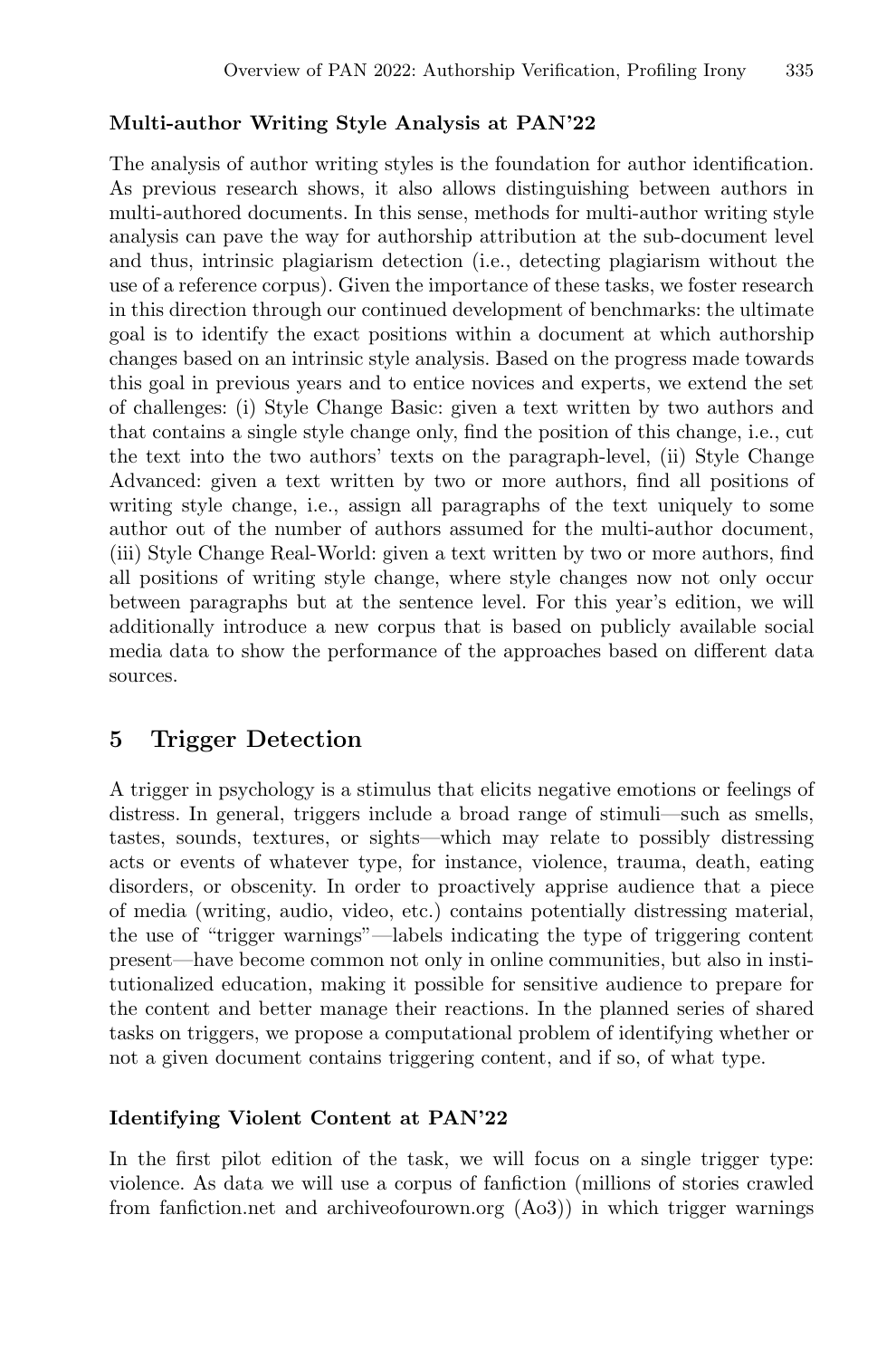have been assigned by the authors, that is, we do not define "violence" as a construct ourselves here, but rather rely on user-generated labels. We unify the set of label names where necessary and create a balanced corpus of positive and negative examples. The problem is formulated as binary classification at document level as follows: Given a piece of fanfiction discourse, classify it as triggering or not triggering. Standard measures of classifier quality will be used for evaluation.

**Acknowledgments.** The contributions from Bauhaus-Universität Weimar and Leipzig University have been partially funded by the German Ministry for Science and Education (BMBF) project "Shared Tasks as an innovative approach to implement AI and Big Data-based applications within universities (SharKI)" (grant FKZ 16DHB4021). The Cross-DT corpus was developed at the Aston Institute for Forensic Linguistics with funding from Research England's Expanding Excellence in England (E3) Fund. The work of the researchers from the Universitat Politecnica de València was partially funded by the Spanish MICINN under the project MISMIS-FAKEnHATE on MISinformation and MIScommunication in social media: FAKE news and HATE speech (PGC2018-096212-B-C31), and by the Generalitat Valenciana under the project DeepPattern (PROMETEO/2019/121). The work of Francisco Rangel has been partially funded by the Centre for the Development of Industrial Technology (CDTI) of the Spanish Ministry of Science and Innovation under the research project IDI-20210776 on Proactive Profiling of Hate Speech Spreaders - PROHATER (Perfilador Proactivo de Difusores de Mensajes de Odio).

# **References**

- <span id="page-5-5"></span>1. Anzovino, M., Fersini, E., Rosso, P.: Automatic identification and classification of misogynistic language on twitter. In: Silberztein, M., Atigui, F., Kornyshova, E., M´etais, E., Meziane, F. (eds.) NLDB 2018. LNCS, vol. 10859, pp. 57–64. Springer, Cham (2018). [https://doi.org/10.1007/978-3-319-91947-8](https://doi.org/10.1007/978-3-319-91947-8_6) 6
- <span id="page-5-2"></span>2. Bevendorff, J., et al.: Overview of PAN 2021: authorship verification, profiling hate speech spreaders on twitter, and style change detection. In: Candan, K.S., et al. (eds.) CLEF 2021. LNCS, vol. 12880, pp. 419–431. Springer, Cham (2021). [https://](https://doi.org/10.1007/978-3-030-85251-1_26) [doi.org/10.1007/978-3-030-85251-1](https://doi.org/10.1007/978-3-030-85251-1_26) 26
- <span id="page-5-3"></span>3. Bevendorff, J., et al.: Overview of PAN 2020: authorship verification, celebrity profiling, profiling fake news spreaders on twitter, and style change detection. In: Arampatzis, A., et al. (eds.) CLEF 2020. LNCS, vol. 12260, pp. 372–383. Springer, Cham (2020). [https://doi.org/10.1007/978-3-030-58219-7](https://doi.org/10.1007/978-3-030-58219-7_25) 25
- <span id="page-5-4"></span>4. Frenda, S., Cignarella, A., Basile, V., Bosco, C., Patti, V., Rosso, P.: The unbearable hurtfulness of sarcasm. Expert Syst. Appl. (2022). [https://doi.org/10.1016/j.](https://doi.org/10.1016/j.eswa.2021.116398) [eswa.2021.116398](https://doi.org/10.1016/j.eswa.2021.116398)
- <span id="page-5-6"></span>5. Kestemont, M., et al.: Overview of the author identification task at PAN 2018: cross-domain authorship attribution and style change detection. In: CLEF 2018 Labs and Workshops, Notebook Papers (2018)
- <span id="page-5-1"></span>6. Koppel, M., Winter, Y.: Determining if two documents are written by the same author. J. Assoc. Inf. Sci. Technol. **65**(1), 178–187 (2014)
- <span id="page-5-0"></span>7. Potthast, M., Gollub, T., Wiegmann, M., Stein, B.: TIRA integrated research architecture. In: Ferro, N., Peters, C. (eds.) Information Retrieval Evaluation in a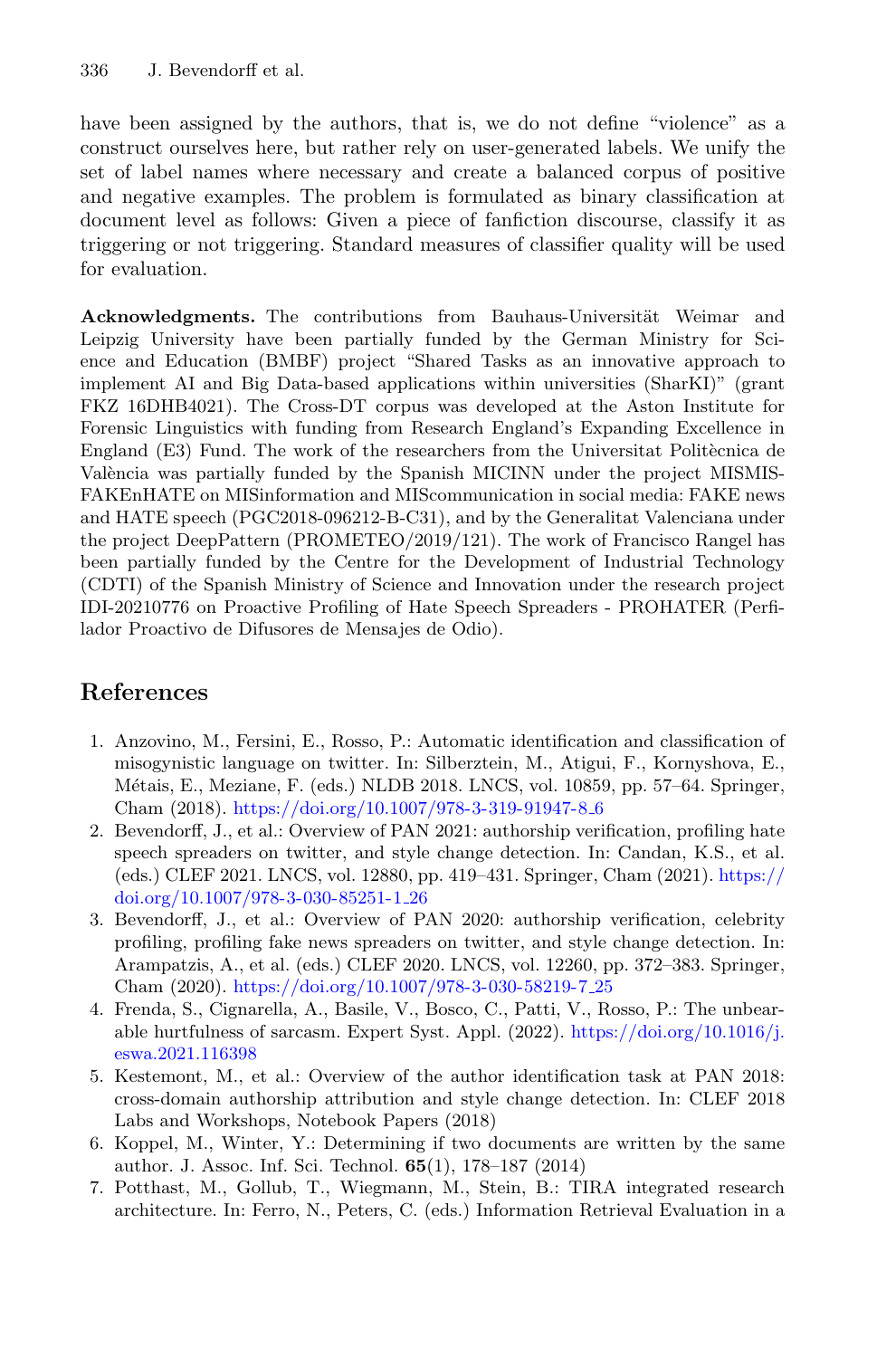Changing World. TIRS, vol. 41, pp. 123–160. Springer, Cham (2019). [https://doi.](https://doi.org/10.1007/978-3-030-22948-1_5) [org/10.1007/978-3-030-22948-1](https://doi.org/10.1007/978-3-030-22948-1_5) 5

- <span id="page-6-9"></span>8. Rangel, F., De-La-Peña-Sarracén, G.L., Chulvi, B., Fersini, E., Rosso, P.: Profiling hate speech spreaders on twitter task at PAN 2021. In: Faggioli, G., Ferro, N., Joly, A., Maistro, M., Piroi, F. (eds.) CLEF 2021 Labs and Workshops, Notebook Papers, CEUR-WS.org (2021)
- <span id="page-6-8"></span>9. Rangel, F., Giachanou, A., Ghanem, B., Rosso, P.: Overview of the 8th author profiling task at PAN 2019: profiling fake news spreaders on twitter. In: CLEF 2020 Labs and Workshops, Notebook Papers. CEUR Workshop Proceedings (2020)
- <span id="page-6-10"></span>10. Rangel, F., Rosso, P.: On the implications of the general data protection regulation on the organisation of evaluation tasks. Lang. Law/Linguagem e Direito **5**(2), 95– 117 (2019)
- <span id="page-6-7"></span>11. Rangel, F., Rosso, P.: Overview of the 7th author profiling task at pan 2019: bots and gender profiling. In: CLEF 2019 Labs and Workshops, Notebook Papers (2019)
- <span id="page-6-2"></span>12. Rangel, F., et al.: Overview of the 2nd author profiling task at PAN 2014. In: CLEF 2014 Labs and Workshops, Notebook Papers (2014)
- <span id="page-6-6"></span>13. Rangel, F., Rosso, P., Montes-y-G´omez, M., Potthast, M., Stein, B.: Overview of the 6th author profiling task at PAN 2018: multimodal gender identification in twitter. In: CLEF 2019 Labs and Workshops, Notebook Papers (2018)
- <span id="page-6-1"></span>14. Rangel, F., Rosso, P., Moshe Koppel, M., Stamatatos, E., Inches, G.: Overview of the author profiling task at PAN 2013. In: CLEF 2013 Labs and Workshops, Notebook Papers (2013)
- <span id="page-6-5"></span>15. Rangel, F., Rosso, P., Potthast, M., Stein, B.: Overview of the 5th author profiling task at PAN 2017: gender and language variety identification in twitter. In: Working Notes Papers of the CLEF (2017)
- <span id="page-6-3"></span>16. Rangel, F., Rosso, P., Potthast, M., Stein, B., Daelemans, W.: Overview of the 3rd author profiling task at PAN 2015. In: CLEF 2015 Labs and Workshops, Notebook Papers (2015)
- <span id="page-6-4"></span>17. Rangel, F., Rosso, P., Verhoeven, B., Daelemans, W., Potthast, M., Stein, B.: Overview of the 4th author profiling task at PAN 2016: cross-genre evaluations. In: CLEF 2016 Labs and Workshops, Notebook Papers (2016). ISSN 1613–0073
- <span id="page-6-11"></span>18. Reyes, A., Rosso, P.: On the difficulty of automatically detecting irony: beyond a simple case of negation. Knowl. Inf. Syst. **40**(3), 595–614 (2014)
- <span id="page-6-13"></span>19. Rodríguez-Sánchez, F., et al.: Overview of exist 2021: sexism identification in social networks. In: Procesamiento del Lenguaje Natural (SEPLN), no. 67, pp. 195–207 (2021)
- <span id="page-6-14"></span>20. Rosso, P., Rangel, F., Potthast, M., Stamatatos, E., Tschuggnall, M., Stein, B.: Overview of PAN 2016–new challenges for authorship analysis: cross-genre profiling, clustering, diarization, and obfuscation. In: 7th International Conference of the CLEF Initiative on Experimental IR Meets Multilinguality, Multimodality, and Interaction (CLEF 2016) (2016)
- <span id="page-6-0"></span>21. Stamatatos, E., Potthast, M., Rangel, F., Rosso, P., Stein, B.: Overview of the PAN/CLEF 2015 evaluation lab. In: Mothe, J., et al. (eds.) CLEF 2015. LNCS, vol. 9283, pp. 518–538. Springer, Cham (2015). [https://doi.org/10.1007/978-3-319-](https://doi.org/10.1007/978-3-319-24027-5_49) [24027-5](https://doi.org/10.1007/978-3-319-24027-5_49) 49
- <span id="page-6-12"></span>22. S´anchez-Junquera, J., Chulvi, B., Rosso, P., Ponzetto, S.: How do you speak about immigrants? taxonomy and stereoimmigrants dataset for identifying stereotypes about immigrants. Appl. Sci. **11**(8), 3610 (2021)
- <span id="page-6-15"></span>23. Tschuggnall, M., et al.: Overview of the author identification task at PAN 2017: style breach detection and author clustering. In: CLEF 2017 Labs and Workshops, Notebook Papers (2017)